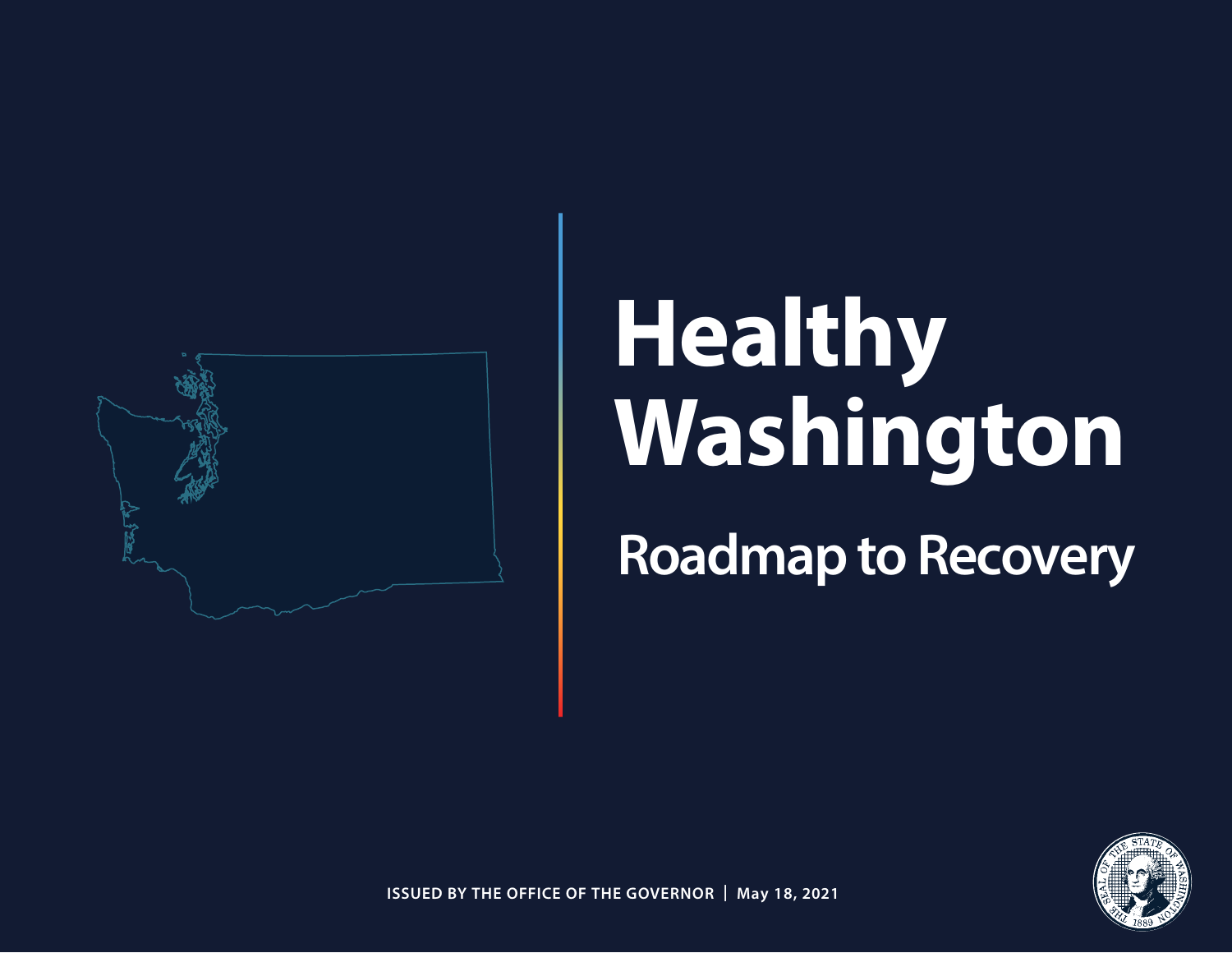## **Healthy Washington - Roadmap to Recovery**

On May 4, Governor Inslee announced a two-week pause in the county-by-county evaluation under the Healthy Washington: Roadmap to Recovery. On May 13, Governor Inslee announced that the state is moving toward a statewide June 30 reopening date and that all counties in Washington will move to Phase 3 of the Healthy WA: Roadmap to Recovery reopening plan effective May 18 until June 30. However, if the statewide ICU capacity reaches 90% at any point, activities will be rolled back again

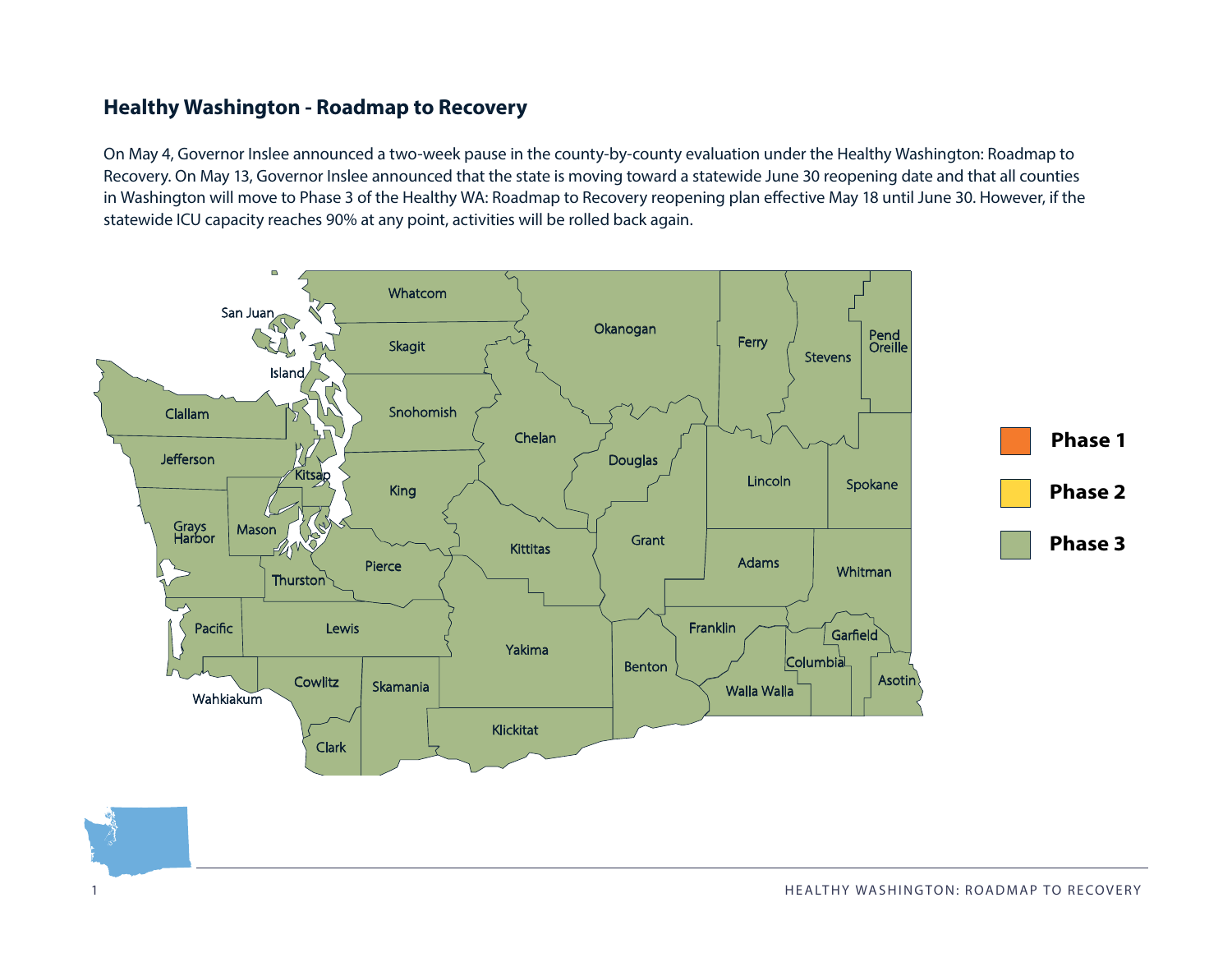## Healthy Washington - Roadmap to Recovery

| <b>Activities</b>                                                                                                                                                                                                                                                                                 | <b>Phase 1</b>                                                                                                                                                                                                                                                                       | Phase 2                                                                                                                                                                                                                                             | Phase 3                                                                                                                                                                                                                                                       |
|---------------------------------------------------------------------------------------------------------------------------------------------------------------------------------------------------------------------------------------------------------------------------------------------------|--------------------------------------------------------------------------------------------------------------------------------------------------------------------------------------------------------------------------------------------------------------------------------------|-----------------------------------------------------------------------------------------------------------------------------------------------------------------------------------------------------------------------------------------------------|---------------------------------------------------------------------------------------------------------------------------------------------------------------------------------------------------------------------------------------------------------------|
| Social and At-Home Gathering Size — Indoor                                                                                                                                                                                                                                                        | Prohibited                                                                                                                                                                                                                                                                           | Max 5 people from outside your household, limit 2 households                                                                                                                                                                                        | Max 10 people from outside your household                                                                                                                                                                                                                     |
| Social and At-Home Gathering Size — Outdoor                                                                                                                                                                                                                                                       | Max 10 people from outside your household, limit 2 households                                                                                                                                                                                                                        | Max 15 people from outside your household, limit 2 households                                                                                                                                                                                       | Max 50 people                                                                                                                                                                                                                                                 |
| <b>Worship Services</b>                                                                                                                                                                                                                                                                           | Indoor maximum 25% capacity                                                                                                                                                                                                                                                          | Indoor maximum 25% capacity                                                                                                                                                                                                                         | Indoor maximum 50% capacity                                                                                                                                                                                                                                   |
| <b>Retail Stores</b><br>(includes farmers' markets, grocery and convenience stores, pharmacies)                                                                                                                                                                                                   | Maximum 25% of capacity, encourage curbside pick-up                                                                                                                                                                                                                                  | Maximum 25% of capacity, encourage curbside pick-up                                                                                                                                                                                                 | Maximum 50% of capacity, encourage curbside pick-up                                                                                                                                                                                                           |
| <b>Professional Services</b>                                                                                                                                                                                                                                                                      | Remote work strongly encouraged, 25% capacity otherwise.                                                                                                                                                                                                                             | Remote work strongly encouraged, 25% capacity otherwise.                                                                                                                                                                                            | Remote work strongly encouraged, 50% capacity otherwise.                                                                                                                                                                                                      |
| <b>Personal Services</b>                                                                                                                                                                                                                                                                          | Indoor maximum 25% capacity.                                                                                                                                                                                                                                                         | Indoor maximum 25% capacity.                                                                                                                                                                                                                        | Indoor maximum 50% capacity.                                                                                                                                                                                                                                  |
| <b>Eating and Drinking Establishments</b><br>(establishments not offering food remain closed)                                                                                                                                                                                                     | Indoor dining prohibited. Outdoor or open-air dining, end<br>alcohol service/delivery at 11PM, max 6 per table, limit 2<br>households per table                                                                                                                                      | Indoor dining available 25% capacity, end alcohol service/<br>delivery at 11PM. Outdoor or open-air dining available,<br>max 6 per table, limit 2 households per table                                                                              | Indoor dining available 50% capacity, end alcohol service/<br>delivery at 12AM. Outdoor or open-air dining available.<br>max 10 people per table                                                                                                              |
| <b>Weddings and Funerals</b>                                                                                                                                                                                                                                                                      | Ceremonies are limited to a total of no more than 30 people.<br>Indoor receptions, wakes, or similar gatherings in conjunction<br>with such ceremonies are prohibited.                                                                                                               | Ceremonies and indoor receptions, wakes, or similar<br>gatherings in conjunction with such ceremonies are permitted<br>and must follow the appropriate venue requirements. If food<br>or drinks are served, eating and drinking requirements apply. | Ceremonies and indoor receptions, wakes, or similar gatherings<br>in conjunction with such ceremonies are permitted and must<br>follow the appropriate venue requirements. If food or drinks are<br>served, the eating and drinking requirements above apply. |
| <b>Indoor Sports and Fitness Establishments</b><br>(includes gyms, fitness organizations, indoor recreational sports, indoor<br>pools, indoor K-12 sports, indoor sports, indoor personal training, indoor<br>dance, no-contact martial arts, gymnastics, climbing)                               | Low risk and moderate risk sports permitted for practice and<br>training only in stable groups of no more than 5 athletes.<br>Appointment based fitness/training; less than 1 hour sessions,<br>no more than 1 customer/athlete per room or per 500/sq. ft.<br>for large facilities. | Low and moderate risk sports competitions permitted (no<br>tournaments). High risk sports permitted for practice and<br>training. Fitness and training and indoor sports maximum<br>25% capacity.                                                   | Sports competitions and tournaments allowed all risk<br>categories. Fitness and training and indoor sports maximum<br>50% capacity. Showers allowed.                                                                                                          |
| <b>Outdoor Sports and Fitness Establishments</b><br>(outdoor fitness organizations, outdoor recreational sports, outdoor<br>pools, outdoor parks and hiking trails, outdoor campsites, outdoor K-12<br>sports, outdoor sports, outdoor personal training, outdoor dance,<br>outdoor motorsports)  | Low and moderate risk sports permitted for practice and<br>training only (no tournaments). Outdoor quided activities.<br>hunting, fishing, motorsports, parks, camping, hiking, biking,<br>running, snow sports, permitted.                                                          | Low, moderate, and high-risk sports competitions allowed<br>(no tournaments), maximum 200 including spectators.                                                                                                                                     | Sports competitions and tournaments allowed all risk<br>categories. Maximum spectators allowed 400 with capacity<br>restriction depending on facility. Guided activities allowed<br>without hard caps subject to restrictions.                                |
| <b>Indoor Entertainment Establishments</b><br>(includes aquariums, indoor theaters, indoor arenas, indoor concert halls, indoor gardens, indoor museums, indoor bowling, indoor trampoline f<br>acilities, indoor cardrooms, indoor entertainment activities of any kind,<br>indoor event spaces) | Private rentals/tours for individual households of no more<br>than 6 people permitted. General admission prohibited.                                                                                                                                                                 | Maximum 25% capacity or 200 people, whichever is less.<br>If food or drinks are served, eating and drinking<br>requirements apply.                                                                                                                  | Maximum 50% capacity or 400 people, whichever is less.<br>If food or drinks are served, eating and drinking<br>requirements apply.                                                                                                                            |
| <b>Outdoor Entertainment Establishments</b><br>(includes zoos, outdoor gardens, outdoor aquariums, outdoor theaters,<br>outdoor stadiums, outdoor event spaces, outdoor arenas, outdoor<br>concert venues, rodeos)                                                                                | Ticketed events only: Groups of 10, limit 2 households, timed<br>ticketing required.                                                                                                                                                                                                 | Groups of 15, limit 2 households per group, maximum 200<br>including spectators for events.                                                                                                                                                         | Walk-up tickets allowed with restrictions. Maximum spectators<br>allowed 400 with capacity restriction depending on facility.                                                                                                                                 |

NOTE: Live entertainment is no longer prohibited but must follow guidance above for the appropriate venue. Long-term Care facilities, professional and collegiate sports remain governed by their current guidance/proclamatio